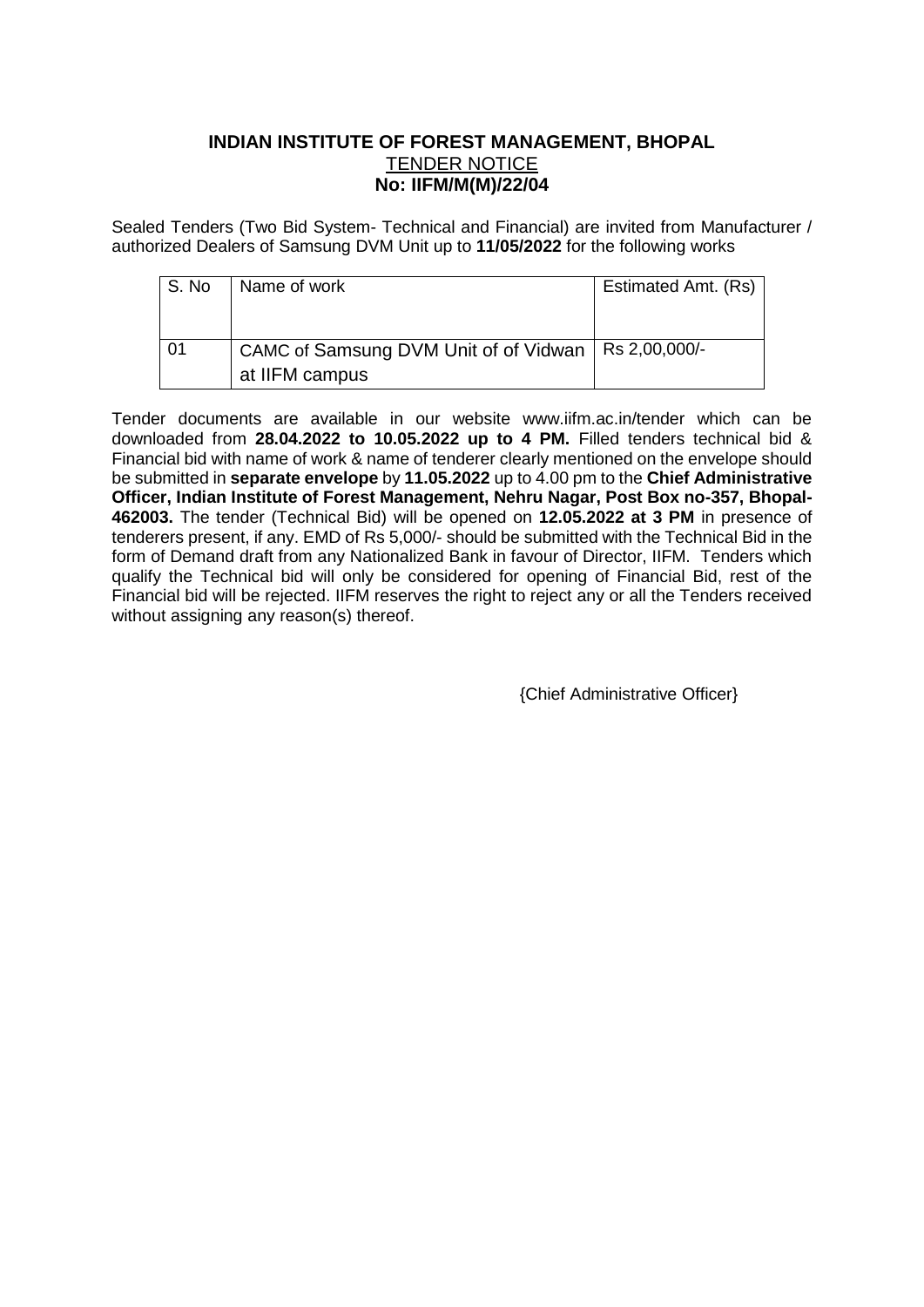### **INDIAN INSTITUTE OF FOREST MANAGEMENT**

(Tender No.IIFM/M(M)/22/04)

### TENDER FORM FOR

## **Comprehensive Annual Maintenance Contract of DVM unit of Vidwan at IIFM campus, Bhopal**

#### **TECHNICAL BID**

(Do not write the amount here. Amount must be mentioned in the FINANCIAL BID)

- 1. Name of Firm :
- 2. Office Address with Phone Nos:

(Please tick mark the following columns appropriately)

| S.No | <b>Particulars</b>                         | Yes | <b>No</b> | Enclosures No |
|------|--------------------------------------------|-----|-----------|---------------|
| 01   | Copy of currently valid Registration       |     |           |               |
|      | Certification                              |     |           |               |
| 02   | Copy of certificate of currently valid     |     |           |               |
|      | Manufacturer / authorized Dealership of    |     |           |               |
|      | Samsung DVM Unit                           |     |           |               |
| 03   | Minimum three Experience of CAMC OF        |     |           |               |
|      | SAMSUNG DVM Units each amounting to        |     |           |               |
|      | Rs 80,000/- or more                        |     |           |               |
| 04   | Whether EMD deposited or not               |     |           |               |
| 05   | Income Tax return for the last three years |     |           |               |
| 06   | GST No (Copy to be enclosed)               |     |           |               |
| 07   | PAN no (Copy to be enclosed)               |     |           |               |

Proof of all above documents duly self attested with seal, EMD of Rs 5000/- in the form of demand draft in favour of Director, IIFM may be submitted along with the technical bid.

Note: All documents should be enclosed in the above sequence properly.

Place:

Date:

{Name & Signature of the Contractor with seal and address}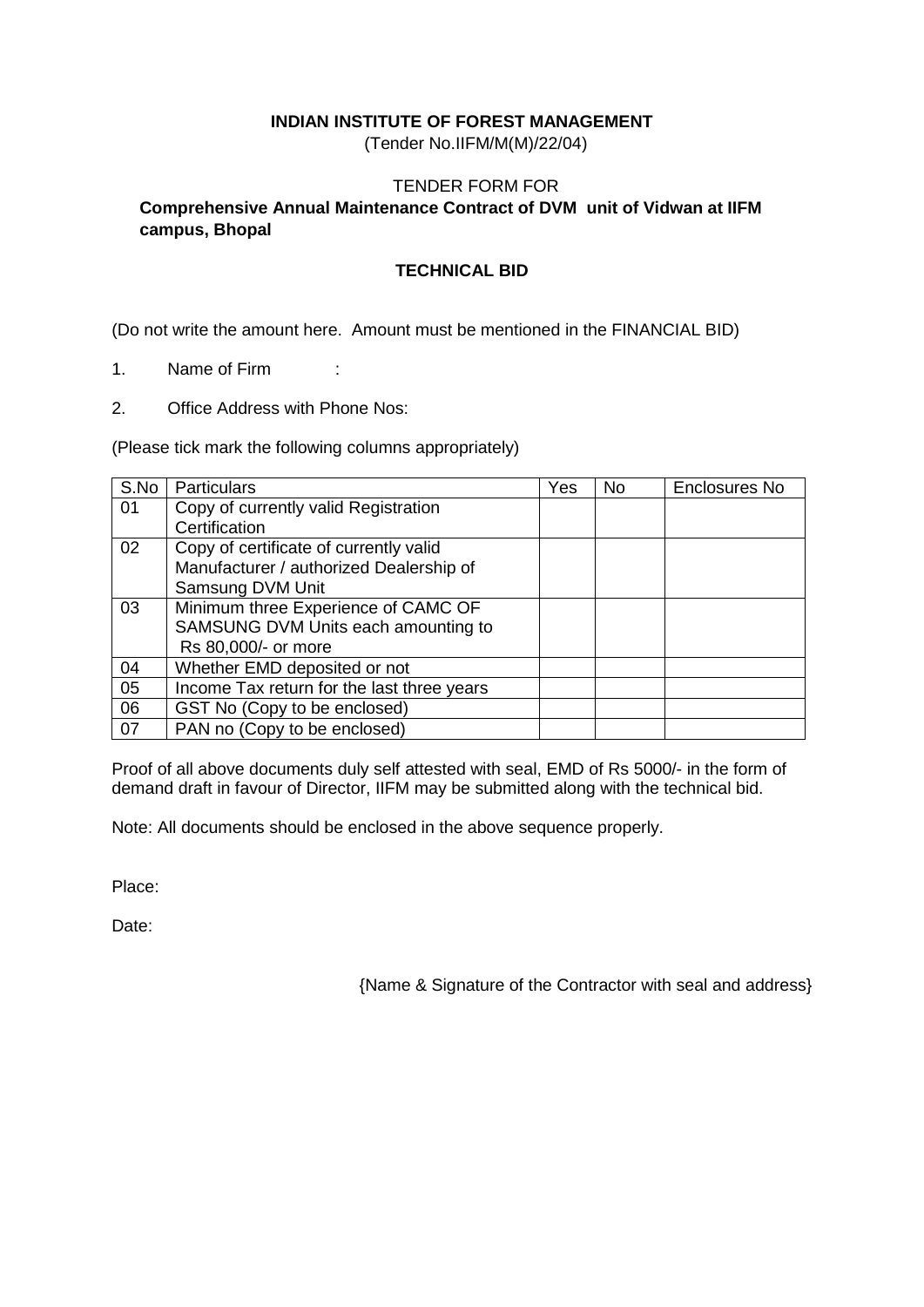#### **INDIAN INSTITUTE OF FOREST MANAGEMENT, BHOPAL**

### **TERMS & CONDITIONS OF TENDER FOR MAINTENANCE CONTRACT**

- 01. The Rates quoted should be indicated in figures as well as in words and there should not be any overwriting as far as possible. Overwriting, if any should be initialed.
- 02. Each and every page of the Tender should be signed by the Tenderer before submission as a token of acceptance. Correction, if any, should be duly attested.
- 03. Rate quoted for each item should be inclusive of all Taxes/Duties, spares, cost of other materials, labor charges, Installation of Equipments at IIFM Campus.
- 04. **Earnest Money (Refundable) of Rs.5,000/-** should be submitted online with the Tender. Tenders received without Earnest Money Deposit will not be considered.
- 05. The Director, IIFM, Bhopal, reserves the right to accept or reject any or all the tenders in full or part or to waive off any formality, minor deviations and omissions without assigning any reason(s). The Institute reserves the right to reject conditional Tenders/Tenderer's conditions at its discretion.
- 06. Submission of tender shall be treated as the acceptance of terms & conditions of the tender and any counter terms shall not be accepted.
- 07. On the award of contract the party has to execute an AMC agreement on Rs.100/- non judicial stamp paper in the prescribed format enclosed. The Security deposit of 10 % of the tendered amount as has to be submitted with the agreement.
- 08. In case of non-compliance of AMC order, Security deposit will be forfeited and the party is liable for being blacklisted for a period of 3 years. Also further action shall be taken at the costs of the party.
- 09. Payment will be made on quarterly basis after completion of services satisfactorily.
- 10. Quarterly servicing during the period of contract mentioned above should be done.
- 11. Additional visits should be made during the contract period, as and when required, in the event of any breakdown/malfunctioning of the equipment, on intimation in this regard by the customer.
- 12. Replacement of all spares and materials free of cost which are found defective and found necessary for the unit should be made.

14. The CAMC fee is payable on quarterly basis including on completion of the quarter the party has to submit their bill provided the performance is satisfactory.

15. Providing record chart of servicing, attending complaint for each equipment at the specific location of the AC machine